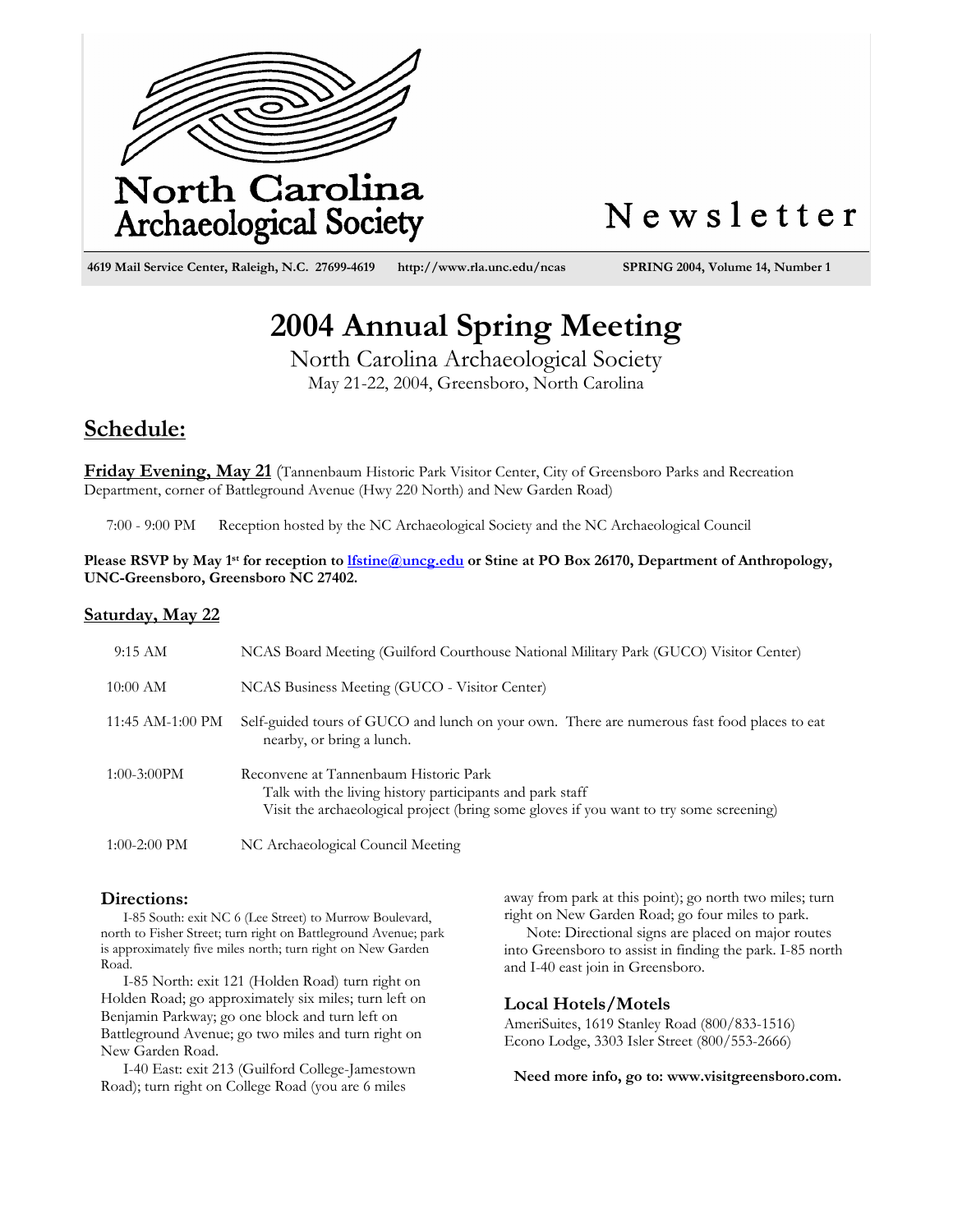

# **Charles Heath, Staff Archaeologist Fort Bragg Cultural Resources Program**

"This is the first in a series of Newsletter articles written by North Carolina archaeologists describing how they became interested in the field, how they became archaeologists, and their special areas of interest. If you know an archaeologist whom you would like to see featured here, please let the Newsletter editor or NCAS vice president, Bill Covington, know by email: dee.nelms@ncmail.net or wcovington1@nc.rr.com".

When I was in the Army, I learned not to volunteer for anything unusual, especially if I was the proverbial "guinea pig." Despite this mantra, I could not tell our Society's vice-president, "Commodore" Covington, "no" when he asked me to contribute the first in a series of "North Carolina Archaeologist Profiles" to the newsletter. First, Bill, with his perpetually dry sense of humor and unassuming genteel manner, is a great guy, even if he is an ex-"Swabbie." Second, I believe the planned series will be an excellent venue for all of the Society's members to "get to know" one another, especially since we rarely have such opportunities, except within limited circles, to socialize more than once or twice a year. In this biographical sketch, I attempt to address several guiding questions that Bill graciously provided to keep me "on task."

I made my way into professional archaeology via a meandering route. Growing up in eastern North Carolina, I eagerly read of our regional history and garnered knowledge of diverse natural and cultural worlds from magazines like National Geographic. Although I was perpetually intrigued with history and fascinated by exotic archaeological finds as a child, I am a relative newcomer to the realm of archaeological research. Despite many early vacations spent exploring

museums and historic sites scattered across the Southeast—thanks to wonderful parents who indulged my childhood interests—I never realized that many archaeologists worked in my home state. Like many kids with a bent for local history and collections of curiosities, I collected "arrowheads" and metal detected for historic artifacts—I did not see the error of my ways until duly educated much later in life—well into my teenage years, but I naively held the stereotypical view that archaeologists were "Indiana Jones" type figures. I assumed as many laypersons do that archaeologists were simply eccentric scholars who worked in mysterious places like Egypt and China, or in remote jungle locales south of the Rio Grande.

As a college student, I later opted for a "practical" major, Business Administration (B.S. 1985). Out of personal interest, I elected to complete a few extra history and anthropology courses, but the concept of archaeology as a pragmatic profession remained ephemeral while I focused on "practical" studies in the School of Business at East Carolina University (ECU). I went on to successfully work as a production manager with a large corporation. As such, my undergraduate studies certainly served me well, but after a few years on the "corporate ladder," I lost interest in my daily work. While I realized then, as now, that there is no such thing as the "perfect job," I decided to take advantage of some dormant education benefits, courtesy of the US Army, and explored a return to school. My family's timely offer of financial assistance further reinforced my decision to seek a different career path.

My first real experiences with archaeology came after I returned to East Carolina University in January of 1993 to pursue a degree in maritime history. I was accepted as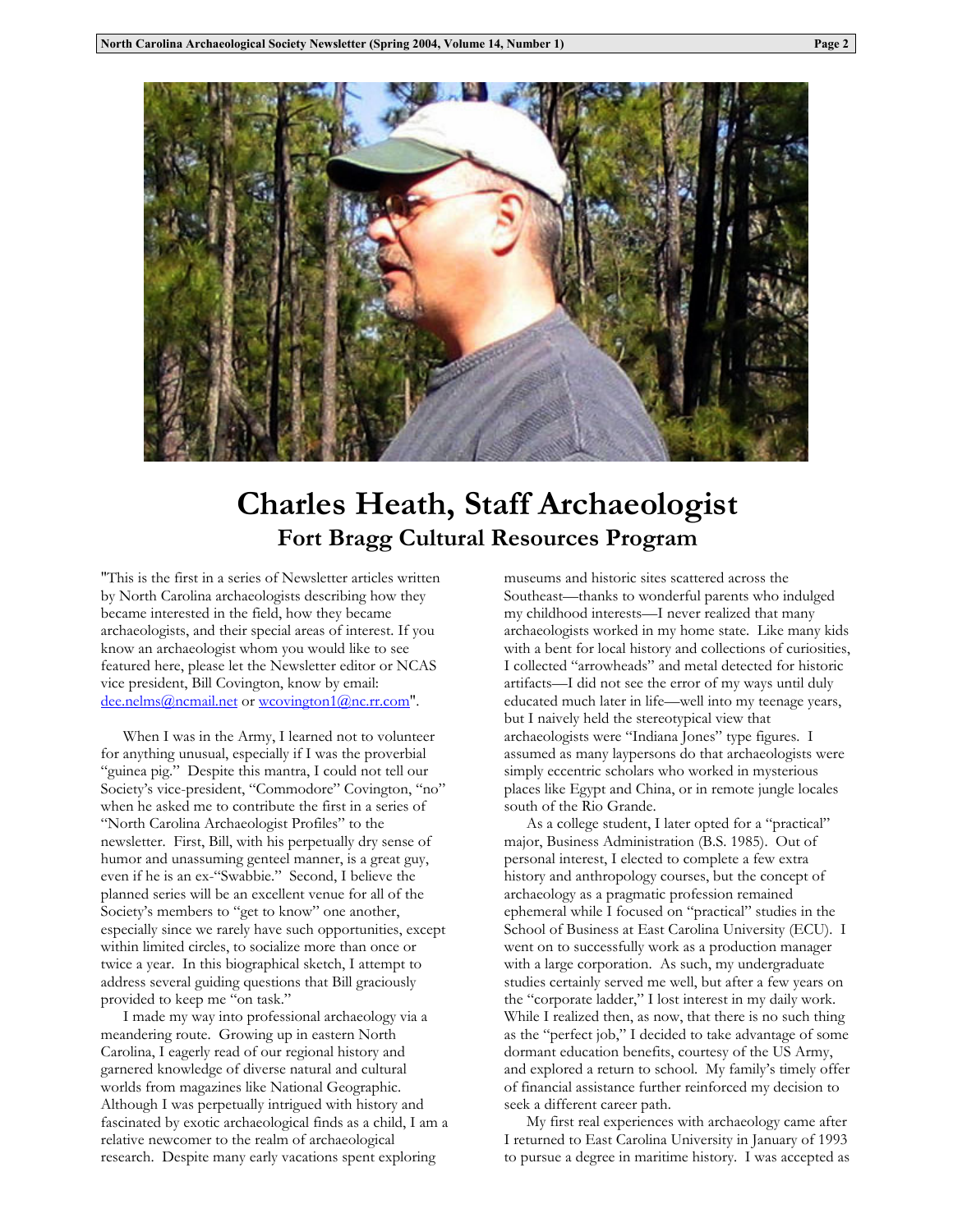a graduate student in the Maritime History and Underwater Archaeology Program in January of 1994. As a student in that hybrid program, I was immediately intrigued with how social scientists apply interdisciplinary approaches, drawing from archaeology, history, geology and geography, to study and interpret past human behaviors or historical events. To supplement studies in maritime history, I completed several anthropology courses, including an archaeology methods course and archaeology field training under David S. Phelps. Despite my rudimentary experience, Dr. Phelps encouraged me to work in the Archaeology Laboratory, first as a volunteer and later as a graduate assistant. At this juncture, my childhood loves for North Carolina history, colonial history and archaeology (i.e., artifact collecting) meshed with my graduate studies in a fortuitous fashion.

Encouraged by several mentors, as well as ample opportunities to conduct research in the most beautiful region of North America (i.e., the North Carolina Tidewater), I opted to join the first cohort of graduate students entering the Department of Anthropology's master's degree program in the fall of 1995 (M.A. 1997). While at ECU, I had various short- and long-term opportunities to work with or complete coursework under numerous talented professionals, all of who continue to conduct archaeological research in the Carolinas (Larry Babits, John Byrd, Charles Ewen, Dale Hutchinson, Bennie Keel, Loretta Lautzenheiser, David Phelps, Bradley Rodgers, Patricia Samford, Carl Steen). I learned various aspects of the craft from these veteran archaeologists as well as from other experienced ECU students (Stuart Derrow, Dane Magoon, Dean Owens, Rob McGowan, Clay Swindell, Kim Zawacki). As a graduate assistant at ECU, I served as the Archaeology Laboratory Supervisor (1995-1996) and as a Research Assistant to John Byrd on the Contentnea Creek Watershed Survey Project (1996-1997) when we searched for and located six early 18th century Tuscarora Indian towns. I had the good fortune to work as a teaching assistant for several ECU archaeology field schools, respectively under the tutelage of David Phelps at the Neoheroka Fort site (1995), Charlie Ewen at the Robert Hay House (1996) and John Byrd at the Neoheroka Fort site (1997). Later, as a research associate with ECU's Coastal Archaeology Office, I participated in archaeological investigations at Roanoke Island and on the Cape Creek, Brigand's Bay and Fort Clark sites, all located on Hatteras Island.

In August of 1997, I accepted a 36-month appointment as a research fellow in the US Army Environmental Center's (USAEC) Postgraduate Environmental Management Participation Program, an internship program administered by the Oak Ridge Institute for Science and Education (ORISE). As an USAEC/ORISE research fellow, I conducted projects related to Cultural Resource Management (CRM) activities at Fort Bragg, a large US Army installation located in the North Carolina Sandhills. I worked with an ORISE research mentor (Wayne Boyko), and other USAEC/USAEC research fellows (Stacy Culpepper, Joe Herbert, Jeff Irwin) on regional archaeological research

questions and practical problems related to the effective environmental management of public trust lands in a dynamic military training situation. When my postgraduate internship with the USAEC/ORISE ended in 2000, I continued working with the Fort Bragg Cultural Resources Program as a contract archaeologist through Colorado State University's Center for Environmental Management of Military Lands (CEMML), but my positive and practical experiences as an research fellow stirred my desire to pursue advanced graduate studies in anthropology and archaeology.

Once again encouraged and supported by family, colleagues and friends, I returned to graduate school in the fall of 2000 to pursue doctoral studies in the Department of Anthropology at the University of North Carolina at Chapel Hill. Since that time, I have had the good fortune to study under or work with several notable anthropologists, as well as their many capable graduate students, in the Department of Anthropology and the Research Laboratories of Archaeology (Brian Billman, Steve Davis, Dale Hutchinson, Brett Riggs, Margie Scarry, Vin Steponaitis, Bruce Winterhalder). I have especially enjoyed contributing to the Catawba project recently launched by Steve Davis and Brett Riggs. My dissertation research is on the ethnohistory and archaeology of the Tuscarora War (1711—1713) and will focus on excavation data—collected under the direction of David Phelps (Emeritus, ECU) and John Byrd (US Army, CILHI)—from the Neoheroka Fort site (31Gr4) in Greene County, the site of a Tuscarora fort destroyed in 1713. My general research interests are largely "down home," eastern North Carolina, and I am especially interested in the late prehistoric and early colonial period societies of the coastal zone. In the future, I hope to continue working in coastal North Carolina and direct future endeavors to a more complete understanding of former Tuscarora and Algonkian societies in the region, both before and after European Contact in the Carolinas.

I remain perpetually intrigued with the past and, despite the comparatively low remuneration—it took nearly a decade for my salary to match what I left behind in 1993—I find the daily work much more appealing than what I previously encountered in the corporate world. Over the last ten years, thanks to several key mentors, many amenable colleagues and my supportive family, especially Ruth, my wife of six years, and my beautiful kids Noah and Ella, I have been able to learn a "new" profession as well as work on many fascinating archaeology projects in the Carolinas. I am certainly appreciative of all the individuals who have shared or continue to share their expertise and knowledge with me in this ongoing endeavor. I especially enjoy the variable work environments, which include laboratory activities, library and archival research, professional conferences, country cafes, regional travel and, of course, fieldwork in many lovely areas of our state.

As a perpetual student, I have come to appreciate the old axiom, "the more you learn, the less you know." Meaningful archaeological research requires a holistic, interdisciplinary approach and I find that I never know enough about theoretical and methodological issues of anthropology, art, chemistry, civil engineering, computer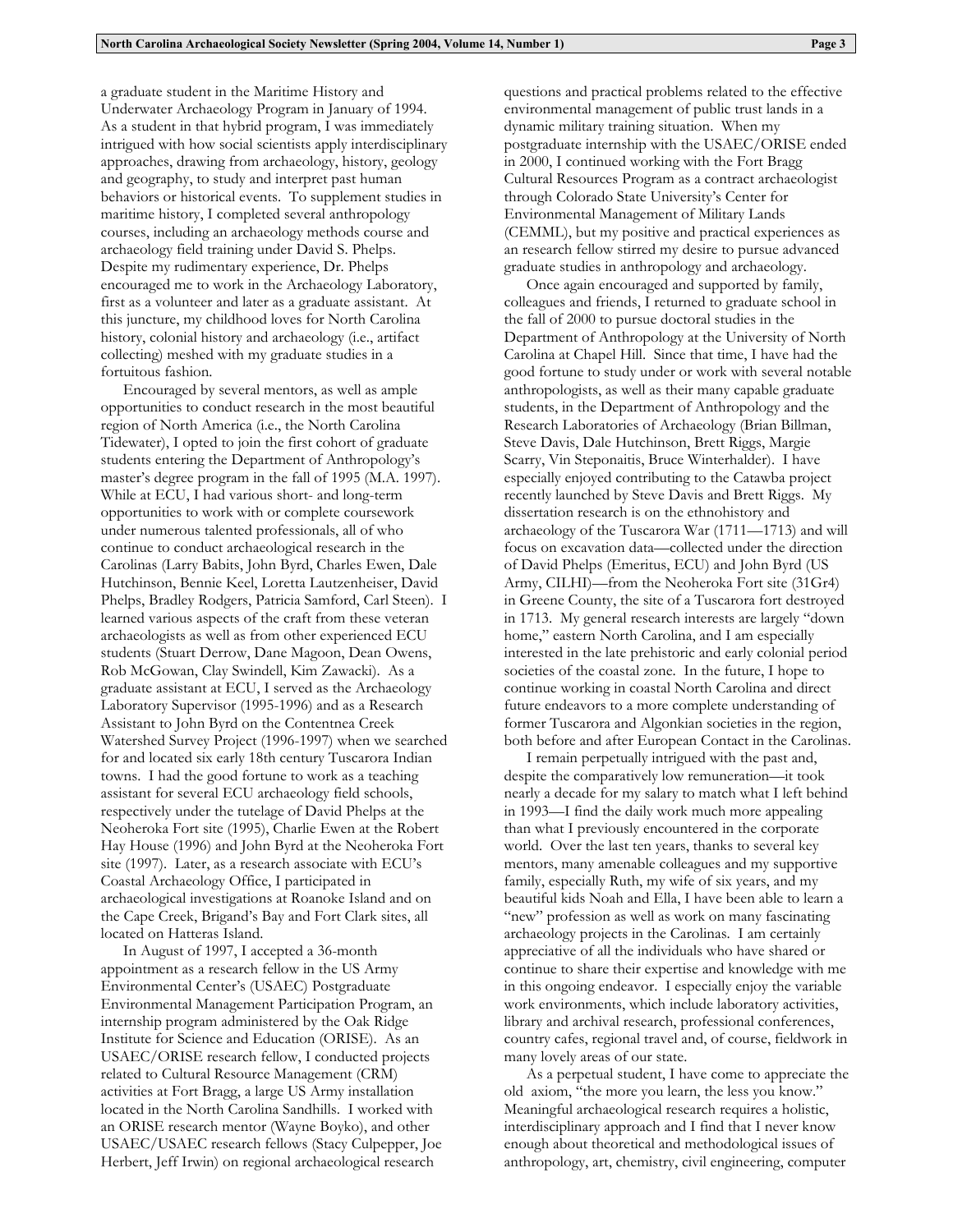technology, history, biology, botany, ecology, ethnohistory, geography, geology, history, physics, zoology, etc. Indeed, as I narrow my own research foci, I find there is much less time or opportunity to read broadly in other disciplines. If I might offer any substantive advice to up-and-coming students interested in archaeology as a career, it is this: (1) fully explore and appreciate the breadth of the discipline and its many specialty areas (e.g., bioarchaeology, ethnoarchaeology, geoarchaeology, paleoethnobotany, zooarchaeology); (2) study broadly, particularly at the undergraduate level, and take as many courses as feasible outside the confines of anthropology—American archaeology is, as its parent discipline anthropology, perhaps the most holistic of sub-disciplines; and (3) seek out and confer with archaeologists working for universities, museums, state or federal agencies, and private firms—the diversity of research activities as well as the availability of many job opportunities, both at home and abroad, will surprise you.

## **Volunteers Needed**

The Schiele Museum of Natural History under the direction of Dr. Alan May will be conducting two archaeological field investigations this summer. One will be held at a 19th century iron furnace while the other will be held at a late prehistoric Native American site. For more information contact Alan May, Schiele Museum of Natural History, 1500 E. Garrison Blvd. Gastonia, NC, 28054 (telephone # 704-866-6917).

The Douglas L. Rights Award was established in 1993 by the North Carolina Archaeological Society to recognize outstanding service or accomplishment by an avocational archaeologist to the field of archaeology in North Carolina. Named for an early pioneer of research and author of prehistoric Native American life in North Carolina, it has been almost a decade since this award was presented. President Tom Beaman has asked for three volunteers from the Society membership - preferably one professional and two avocational to revisit and update this award. The criteria for nomination need to be established and a bit of research is needed to consider candidates. Please contact Tom directly if you are interested in participating in the revival of this prestigious honor.

### **Earth Day**

The Fort Bragg Cultural Resources Program will host its annual Earth Day/Week Dig, April 19 to 23, 2004 and the public is invited to participate. The site chosen for this public outreach event is 31HK1567 also known as the Fox Site and it located on the western portion of Fort Bragg property. The site, recently identified through testing, has yielded prehistoric pottery with significant research potential. The site will be open daily from 9:00 a.m. to 3:00 p.m. and volunteers will work with trained professionals to learn more about archaeology in the Sandhills region. Free

educational material will be distributed to all visitors. Please join us for this exciting opportunity. For directions and further information, contact us at 910.396.6680 or www.bragg.army.mil/culturalresources.

ত

# **Wake Forest University Summer Field School 2004**

Field Research in Archaeology: Exploring Yadkin Valley Prehistory and Early History

Wake Forest University will hold its field school in Piedmont Archaeology this summer from May 24 to July 2, 2004. This course will provide participants with training in archeological methods and problem solving by investigating three of North Carolina's premier archeological sites: the prehistoric Native American village of *Donnaha*, located on the banks of the Yadkin River; the early backcountry settlement of *Bethabara*, the earliest Moravian settlement in the North Carolina piedmont; and the late eighteenth century courthouse town of *Old Richmond*, an early governmental center of the Yadkin valley. Participants will learn techniques of archaeological survey, mapping, excavation and laboratory analysis, and participate in geophysical surveys utilizing ground penetrating radar, electrical resistivity and magnetometer technologies. For more information, contact Dr. Paul Thacker, Department of Anthropology, Wake Forest University, P.O. Box 7807, Reynolda Station, Winston-Salem, NC 27109;  $\underline{thackep@wfu.edu}$ , (336) 758-5497. The public and members of the North Carolina archaeology community will be invited to visit and participate the investigations in a public "field day" to be held sometime in late June. For more information and to learn about the dates, contact Kenneth Robinson, Director of Public Archeology, e-mail robinskw@wfu.edu, (336) 758-5117.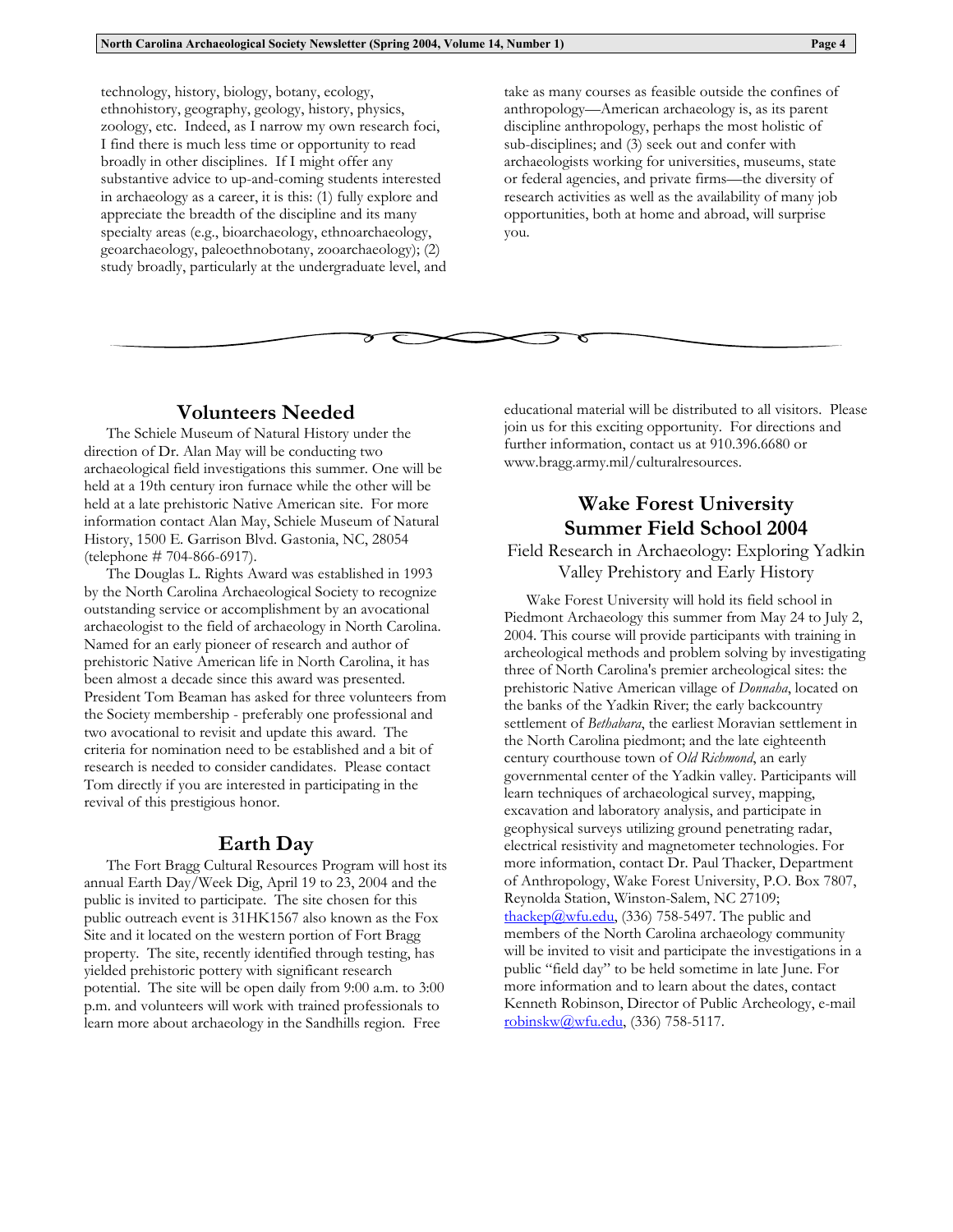# **The "Prez Sez"**  by Tom Beaman **"A Plank-ed Road to The Future of Our Society"**

 Greetings! It is a pleasure to speak with you from the pages of our newly redesigned Society newsletter. First and foremost, thank you for your continued support of the North Carolina Archaeological Society. Whether you are a student, regular, family, or lifetime member; whether your interest is in prehistoric or historical archaeology on land or underwater; or whether you're a professional, student, or avocational archaeologist, as leaders of the Society, the officers and Board value your interests, ideas, and experiences to help make this a better archaeological community in North Carolina.

 As this is a national election year, I am reminded that candidates usually campaign on "planks" of a political platform – better known as the promises and plans they make and hope to keep once they are elected to office. While officers and Board members of the Society are not required to do so, I would like to share with you three of my "planks" I'd like to see happen or begin to occur within the Society during my tenure as President.

 The first plank is to improve communication. Thanks largely to Newsletter Editor Dee Nelms, Vice President Bill Covington, and Board member John Mintz, the newly redesigned newsletter you hold is a positive step in that direction. We'd like to strive to provide more information to you on archaeology in North Carolina – current research being conducted at universities and by contract firms and individuals, biographical sketches of archaeologists who you may not know, field school information, chapter happenings, and opportunities for participation in both the field and the lab. As the Society newsletter is only quarterly, there is also the *NCARCH* Yahoo group, the Archaeological Society website (at

http://www.rla.unc.edu/ncas/), and email for more up-tothe-minute information. Most of all, we want to keep you better informed of the diversity of activities, personalities, and opportunities taking place in the archaeology of North Carolina.

 My second plank is to see increased participation at all levels of the Society. To create more opportunities for participation, we need to rethink some of our current practices, especially meetings. No one loves to hear a colleague discuss current research more than I, but it seems that is all that our annual meetings have become. While there is certainly a place at our meetings for that, I would like to see more opportunities for avocational archaeologists – the backbone of our organization – to participate in field work and lab work, to take bus trips, and to view and be able to take part in primitive technology and historic craft demonstrations and activities. Our spring meeting in Greensboro, hosted by Dr. Linda Stine, takes us in this direction by offering Society members the opportunity to help Linda and her field school in their excavations at Tannenbaum Historic Park.

 The second way I'd like to see an increase in our participation is at the grass roots level with local chapters. Did you know there are five local chapters of the North Carolina Archaeological Society? There is the Coastal Plain Chapter in Greenville, the Cumberland Chapter in Fayetteville, the Tarheel Chapter in Burlington, the Otarre Chapter in Asheville, and the Appalachian Chapter in Boone. If you are interested in joining one of these chapters, contact any of the current officers and we'll try to put you in touch with the chapter nearest you. If there is not a chapter near you, then consider starting one of your own! Details are on the Society website or can be obtained from Dee or I.

My third and final plank is to increase the visibility and positive image of the Society and archaeology in general in North Carolina. While our annual booth at the State Fair in Raleigh helps reach many, we must explore other avenues to raise awareness of the Society. To that end, Bill Covington has taken the initiative and begun work on a program that will place Society brochures in public libraries across the state. Also, in these times of personal and statewide budget concerns, the Society plans to take a pro-active role to promote archaeological resources by reestablishing "Archaeology Month" this fall and making it an annual event. We hope this will serve to promote the Society and awareness of the amazing prehistoric, historic, and underwater resources in North Carolina.

That's all for this issue. Sorry to be a bit long-winded, but the steps being taking to improve the future of our Society is something of which we all need to be informed and take part. This is, after all, *your* Society. Please let us know what we can do to better serve your needs by sharing your ideas with me or any of the other officers and Board members. Thank you for your attention, and I hope to see you in Greensboro at the Spring meeting.